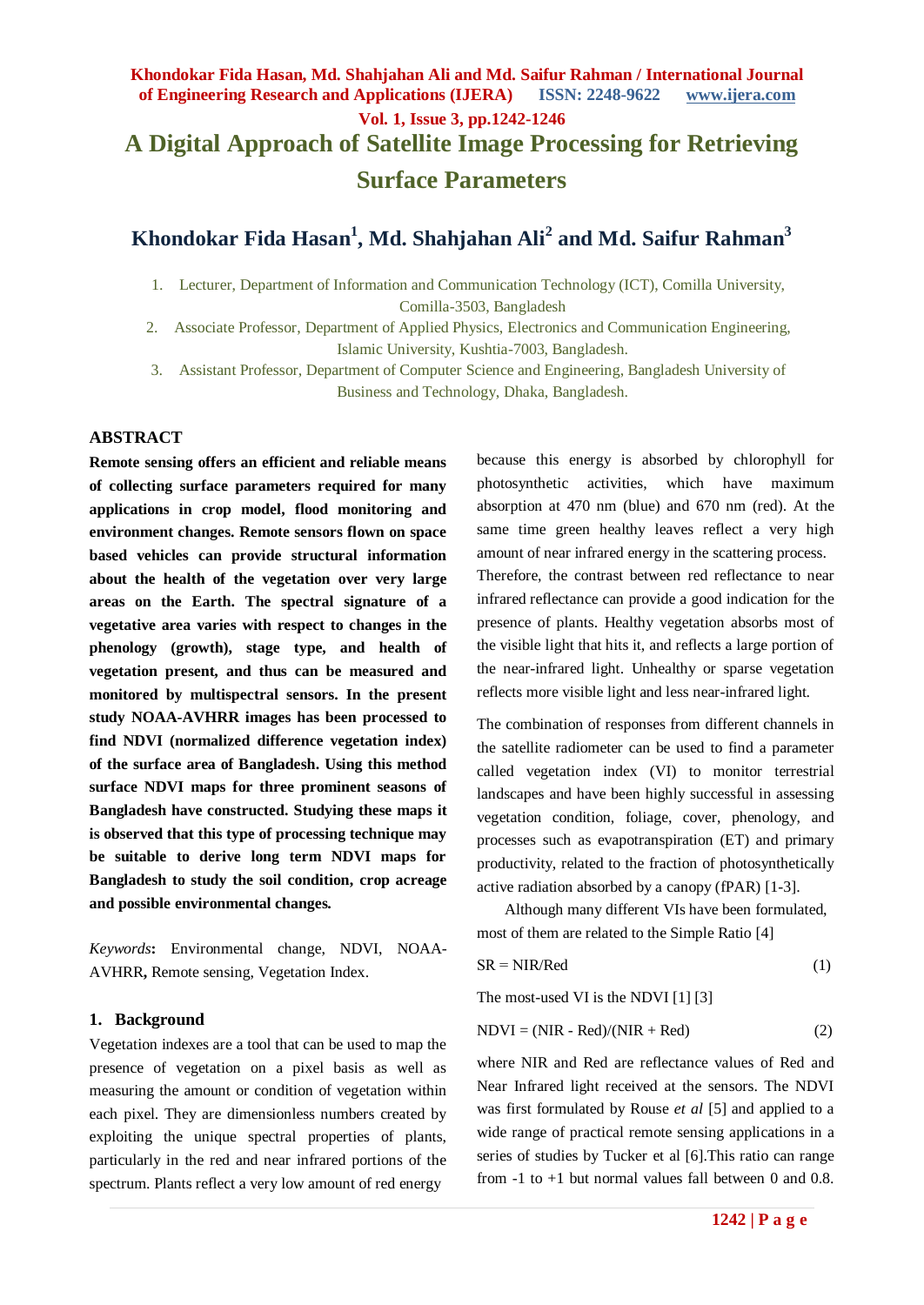# **Khondokar Fida Hasan, Md. Shahjahan Ali and Md. Saifur Rahman / International Journal of Engineering Research and Applications (IJERA) ISSN: 2248-9622 www.ijera.com**

**Vol. 1, Issue 3, pp.1242-1246**

A zero means no vegetation, and close to  $+1$  (0.8 - 0.9) indicates the highest possible density of green leaves.

At higher amounts of vegetation, the red band becomes saturated (approaches zero) because of chlorophyll absorption, and the NDVI changes only due to variations in the near-IR reflectance. In the real world, desert regions have been found to have the lowest, or baseline NDVI, followed by semi-arid and grassland regions. The highest NDVI values are found in closed forest canopies and open forests. Intermediate values usually indicate mixed regions. Over 70% of the earth's surface falls within this category [7].

Another form of VI called enhanced vegetation Index (EVI) (i.e., [3]) is calculated as

EVI = 2.5 x (NIR - Red)/  $(1+ NIR + (6 x Red - 7.5 x$  $Blue)$  (3)

Where, the coefficient "1" accounts for canopy background scattering and the blue and red coefficients, 6 and 7.5, minimize residual aerosol variations. The EVI is more functional on NIR reflectance than on Red absorption, and therefore it does not "saturate" as rapidly as NDVI in dense vegetation, and it has been shown to be highly correlated with photosynthesis and plant transpiration [3]. The EVI is one of the two VIs available from the MODIS sensors and it is increasingly used in phenological, productivity and evapotranspiration (ET) studies.

The Advanced Very High Resolution Radiometer is the instrument that was first used, and still is most commonly used, to calculate NDVI. The sensor has five channels that are capable of providing day and night time information about ice, snow, vegetation, clouds and the sea surface.

|                                                   | $CH-1$                                                                                     | $CH-2$                                                                | $CH-3$                                               | $CH-4$                                                                            | $CH-5$                                                                               | <b>CH-6</b>                                          |
|---------------------------------------------------|--------------------------------------------------------------------------------------------|-----------------------------------------------------------------------|------------------------------------------------------|-----------------------------------------------------------------------------------|--------------------------------------------------------------------------------------|------------------------------------------------------|
| <b>Spectral</b><br>Range<br>(micrometers)         | $0.58 - 0.68$                                                                              | $0.725 - 1.1$                                                         | 1.58-1.64                                            | 3.55-3.95                                                                         | $10.3 - 11.3$                                                                        | $11.5 - 12.5$                                        |
| Detector type                                     | Si                                                                                         | Si                                                                    | <b>InGaAs</b>                                        | InSb                                                                              | HgCdTe                                                                               | HgCdTe                                               |
| <b>Resolution</b><br>(km) Nadir                   | 1.1                                                                                        | 1.1                                                                   | 1.1                                                  | 1.1                                                                               | 1.1                                                                                  | 1.1                                                  |
| <b>IFOV</b>                                       | 1.3                                                                                        | 1.3                                                                   | 1.3                                                  | 1.3                                                                               | 1.3                                                                                  | 1.3                                                  |
| <b>Physical</b><br><b>Variables</b><br>associated | Visible red<br>light Used<br>for NDVI<br>and<br>Daytime<br>cloud and<br>surface<br>mapping | Near<br>Infrared.<br>Used for<br>NDVI and<br>Land-water<br>boundaries | Thermal<br>Infrared.<br>Snow and<br>Ice<br>detection | Thermal<br>Infrared.<br>Night cloud<br>mapping, sea<br>and surface<br>temperature | <b>Thermal</b><br>Infrared.<br>Night cloud<br>mapping, sea<br>surface<br>temperature | Thermal<br>Infrared. Seas<br>surface<br>temperatures |

**Table 1:** Characteristics of the NOAA polar orbiter AVHRR instrument.

This data is obtained on a daily basis, free of cost and covers a vast area of earth surface in a single pass of satellite. In this study NOA-AVHRR images obtained from Bangladesh Space Research and Remote Sensing Organization (SPARRSO) has been used to derive NDVI for three months for the year 2005.

### **1.1 The Study Area**

In this work, the study area is the geographical area of Bangladesh which is located between  $20^{\circ}34'$  to  $26^{\circ}38'$  north latitude and  $88^{\circ}01'$  to  $92^{\circ}42'$  east longitude.



**1243 | P a g e**

**Figure-1** Map showing the study area.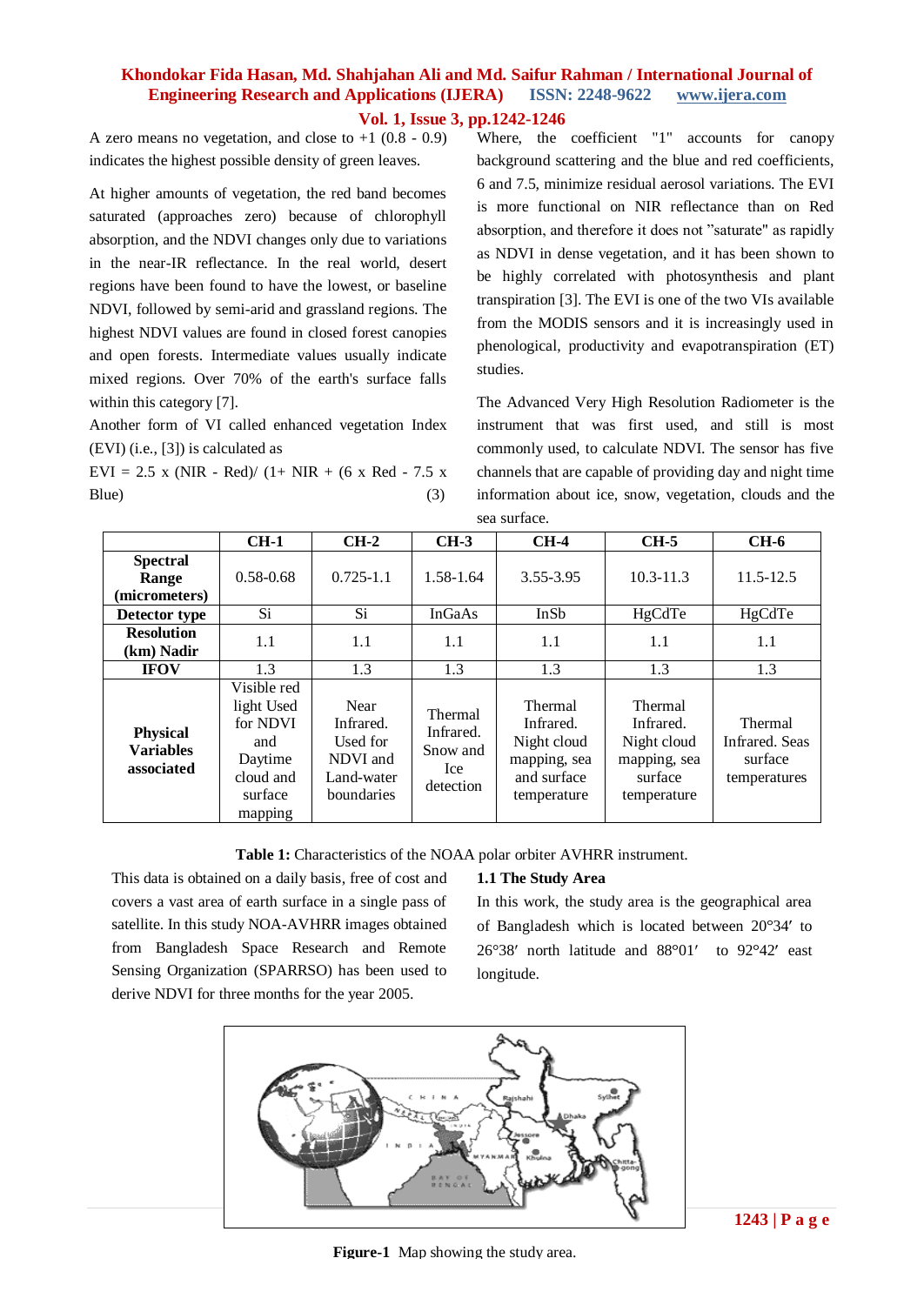## **Khondokar Fida Hasan, Md. Shahjahan Ali and Md. Saifur Rahman / International Journal of Engineering Research and Applications (IJERA) ISSN: 2248-9622 www.ijera.com Vol. 1, Issue 3, pp.1242-1246**

#### **1.2 Material Used**

The source of remote sensing data that has been used for this study is near polar sun-synchronous satellite of NOAA K-L-M-N series. In this study particularly NOAA-16(L) and NOAA-17(M) imagery has been used. The data are captured by the NOAA satellite ground station that is situated at SPARRSO (Space Research and

Remote Sensing Organization) in Agargaon, Bangladesh. The images are generated by Kongsberg Spacetec S.A. Ltd. Multimission Earth Observation System (MEOS).

### **2. Methodology**

Satellite image processing is an integrated task. The whole work has been divided into the phases as shown in Fig.2.



**Figure 2:** Flow diagram of the methodology of satellite image processing to determine NDVI using NOAA-AVHRR data.

## **2.1 Preprocessing**

The fundamental aim of preprocessing is to correct the distorted or degraded image data to create a more faithful representation of the real scene. In this study, in the first step of preprocessing, NOAA AVHRR/3 1.1km data are downloaded by the 1.2m L-band satellite antenna. This antenna is sensitive at the frequency of 1695-1710 MHz and is a continuous tracking antenna. The transmission of data from satellite to ground station is happened by the format called High Resolution Picture Format (HRPT). The multi-band color image is generated from various channels and its composition has been carried out by the software named MEOS. In the next step, the HRPT data format is converted into HDF format (.hdf) by the image processing software ERDAS IMAGINE. After then the HDF format is converted into image format (.img) which is known as raster data.

NOAA AVHRR data suffers various types of noise such as badline, hole of pixel, scattered of pixel etc. In this study images are inspected visually and the images that contain no line noise or systematic distortion and low cloud contamination are selected for next processing. The raw images generally contain geometric distortions due to its course resolution. In this study, a two-step procedure has been performed to correct this geometric distortion from the raw images. In the first step, a second order polynomial rectification process has been applied by selecting ground control points (GCP's) manually. A minimum of 20 GCPs are selected which are uniformly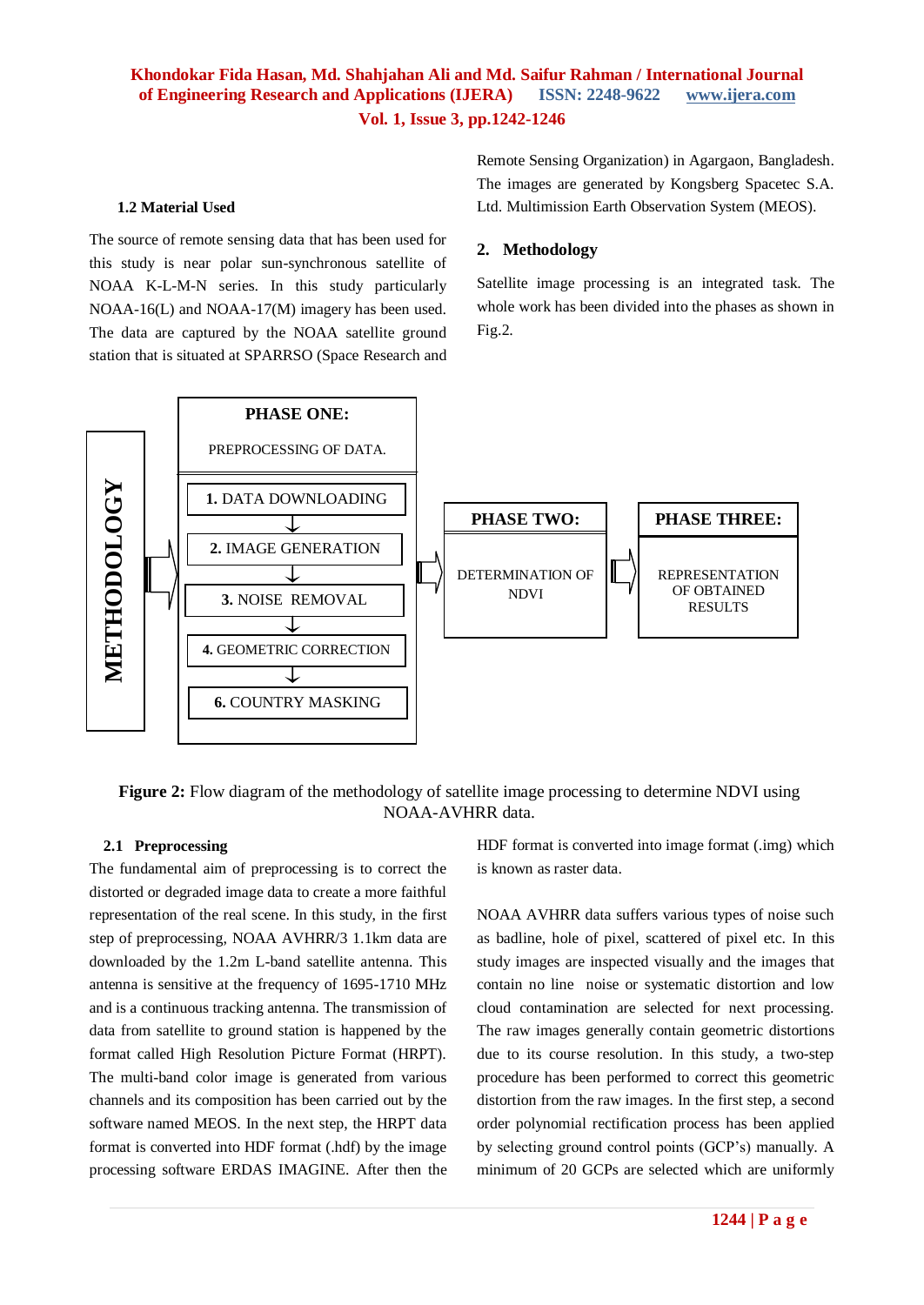# **Khondokar Fida Hasan, Md. Shahjahan Ali and Md. Saifur Rahman / International Journal of Engineering Research and Applications (IJERA) ISSN: 2248-9622 www.ijera.com**

## **Vol. 1, Issue 3, pp.1242-1246**

distributed over the image. In the second step, the images are resampled to a map projection system based on the location data generated by orbital model navigation and as well as geo-registered it with a pre-corrected reference image.

## 2.2 **Determination of Vegetation Index**

To derive NDVI, in this study, apparently cloud free images from three months for the year 2005 has been selected. In this process three images for December  $6<sup>th</sup>$ ,  $7<sup>th</sup>$  and  $8<sup>th</sup>$ ; three images for April  $12<sup>th</sup>$ ,  $15<sup>th</sup>$  and  $21<sup>st</sup>$ ; and one image for September  $15<sup>th</sup>$  have been taken. The multi-date images of a month are used to form a single image applying a compositing process. All day-time images are taken, pixel values for a channel of one image are compared to the corresponding pixels of all other images for that month. The minimum values for each pixel thus obtained are retained. The resultant image will be the monthly composite image. As the monthly composite map contains data from different days and different weather and sun-target-sensor geometry, taking the minimum values for each pixel from the complex condition may reduce the effect of atmospheric intervention [7] [8]. NDVI for each composited image is then determined using Equation-2.

### **3. Result and Discussion**

The false color composition (FCC) maps of NDVI values for Bangladesh are shown in Figure-3 for the months of April, September and December, 2005. For all the maps, a unique categorization scheme has been used to classify different NDVI levels based on the NDVI values covering the whole study period.

From the figures above it can be seen a significant variation of the vegetation index over the area of Bangladesh among the three periods. NDVI values less than 0 indicates non-vegetative surface areas such as water or cloudy pixels. Values from 0 to 0.1 indicate non-vegetative lands. Higher values of NDVI indicate the amount of vegetation present and its greenness.

In April, for most of the areas of Bangladesh NDVI values are seen to vary from 0.2 to 0.4. Highest NDVI values (0.4 to 0.6) are observed in the southeastern hilly areas (Rangamati, Chittagong, Khagrasory) whereas the lowest values (0.1 to 0.2) are seen in the mid-western and south-western parts. Green color for most of the surface areas are may due to the growing crops throughout the country.





| $NDVI < -0.3$                                                 | $\sim$ 0.1 <ndvi <0.2<="" th=""></ndvi> |
|---------------------------------------------------------------|-----------------------------------------|
| $-0.3 < NDVI < -$                                             | $\sim$ 0.2 <ndvi <0.3<="" th=""></ndvi> |
| $-0.2 < NDVK - 0.1$ 0.3 <ndvi <0.4<="" th=""><th></th></ndvi> |                                         |
| $-0.1 < NDVI < 0$ 0.4 < NDVI < 0.6                            |                                         |
| 0 < NDVI < 0.1                                                |                                         |

### **Figure-3.**

NDVI maps of three main seasonal periods of Bangladesh. Upper left is for April (Summer); upper right is for September (Monson); lower left is for December (Winter).